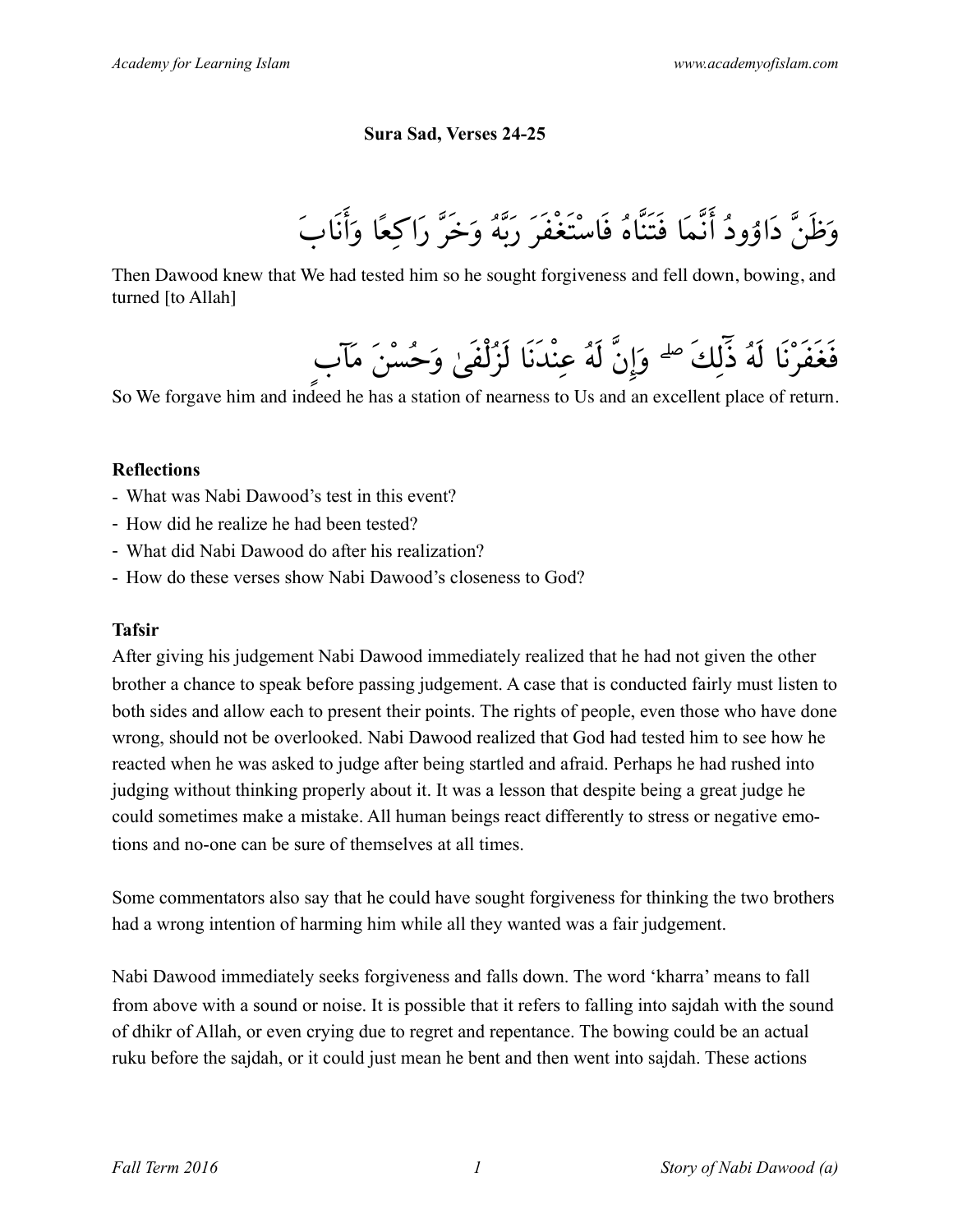show that turning to Allah should be done with the heart and with the body. The limbs of the body must reflect the humility that is felt in the heart.

Allah forgives Nabi Dawood his mistake and accepts his turning back to Him. He also declares that the Prophet has a station of nearness and respect with Him, and that his eventual end and destination will be excellent. This shows that both the world and the Hereafter will be blessed for Nabi Dawood. It is an important success. It is not enough for the world to be blessed, both the world and the hereafter are necessary for true happiness.

This event shows that closeness to Allah means a person is very watchful over himself. He is alert and cautious with his actions, and quick to repent at even the slightest slip.

# **Relevant Verses**

Seeking forgiveness - 11:3, 66:8

## **Hadith**

The sin that makes you sad and repentant is more liked by Allah than the good deed which turns you arrogant.

Imam Ali (a)

My God! You are He who has opened a door to your pardon and named it 'repentance' for you said, 'Repent to God with complete repentance' (66:8). What is the excuse for him who remains heedless of entering the door after its opening? Imam Zaynul Abidin (a)

#### **Important Lessons**

**1)** Those who are close to God are alert and realize their mistakes immediately.

- 2) When you realize your mistake seek forgiveness and show humility.
- 3) Humility to God must be manifested verbally and physically.

#### **Story**

#### Nabi Dawood's conversation with God

Allah asked Nabi Dawood, O Dawood! Why have you gone in seclusion and are alone?" He replied, "I remain aloof from others to gain Your pleasure and people also remain away from me."

Allah asked, "Why do you remain silent?" He replied, "My Lord! My being afraid of you has made me silent."